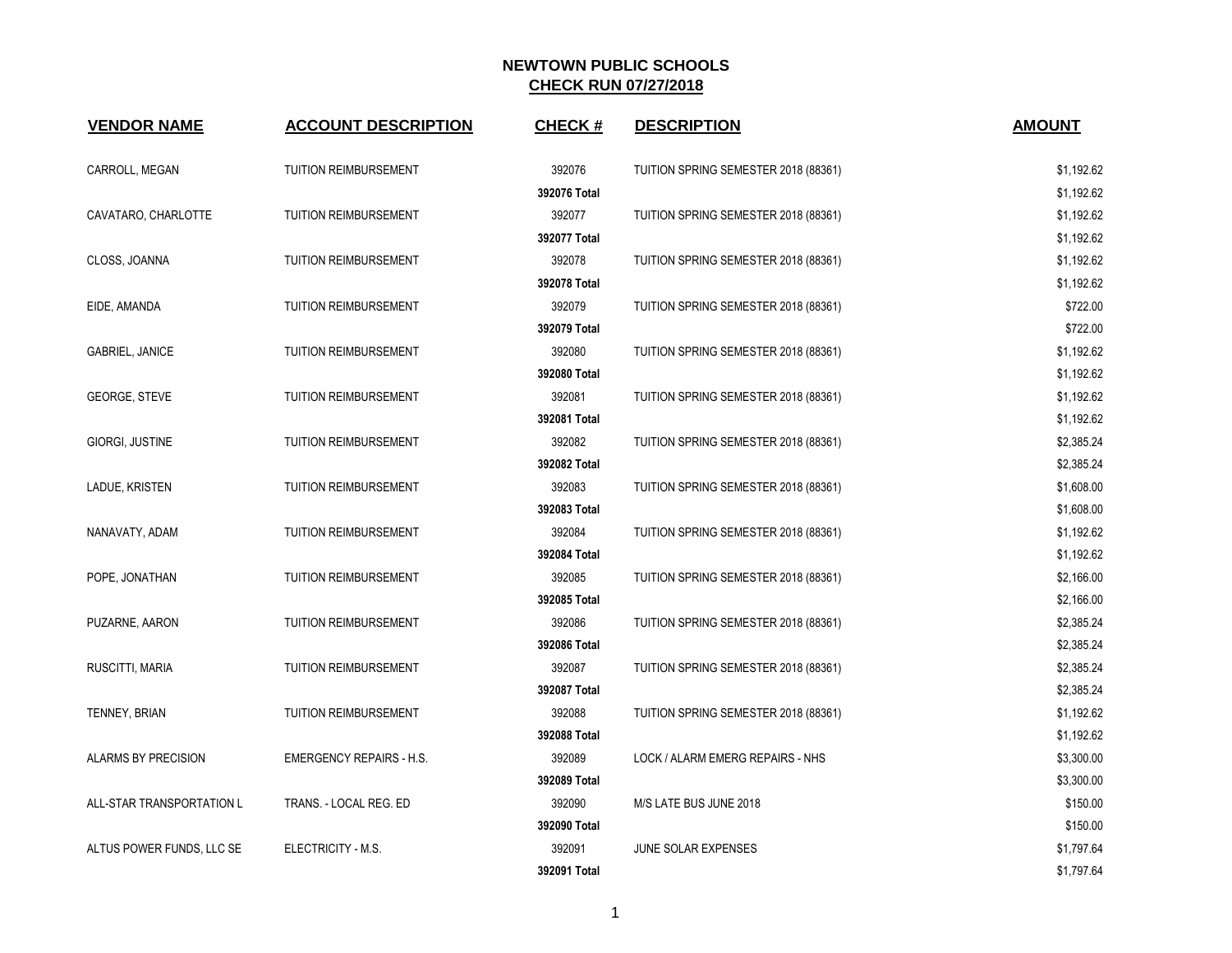| <b>VENDOR NAME</b>               | <b>ACCOUNT DESCRIPTION</b>             | <b>CHECK#</b> | <b>DESCRIPTION</b>                                          | <b>AMOUNT</b> |
|----------------------------------|----------------------------------------|---------------|-------------------------------------------------------------|---------------|
| AMAZON (9)                       | INSTR. SUPPLIES - SOC. STUDIES         | 392092        | Social Studies Department supplies: Four teacher plan books | \$83.80       |
|                                  | INSTR. SUPPLIES - SOC. STUDIES         | 392092        | Social Studies Department supplies: Four teacher plan books | \$16.87       |
|                                  | INSTR. SUPPLIES - SOC. STUDIES         | 392092        | Social Studies Department supplies: Four teacher plan books | \$111.91      |
|                                  | INSTR. SUPPLIES - SOC. STUDIES         | 392092        | Social Studies Department supplies: Four teacher plan books | \$40.53       |
|                                  |                                        | 392092 Total  |                                                             | \$253.11      |
| <b>AQUARION WATER COMPANY OF</b> | WATER - H.S.                           | 392093        | <b>WATER 200327318 FIRE LINE</b>                            | \$181.65      |
|                                  |                                        | 392093 Total  |                                                             | \$181.65      |
| CDW GOVERNMENT, INC.             | INSTR. SUPPLIES - CLASSROOM            | 392094        | Smart Bulb Lamps ELPLP79 - no shipping                      | \$142.59      |
|                                  |                                        | 392094 Total  |                                                             | \$142.59      |
| CED                              | <b>B&amp;G SUPPLIES - MAINT.</b>       | 392095        | <b>FLORESCENT LIGHTS - RIS</b>                              | \$1,686.60    |
|                                  |                                        | 392095 Total  |                                                             | \$1,686.60    |
| <b>EBSCO SUBSCRIPTION S</b>      | <b>SUPPLIES - LIBRARY</b>              | 392096        | Magazine renewal. See attached. No shipping                 | \$1,290.29    |
|                                  | ACCOUNTS RECEIVABLE - EDUCATION        | 392096        | CREDIT ACCT# RB72060                                        | (\$24.92)     |
|                                  | <b>ACCOUNTS RECEIVABLE - EDUCATION</b> | 392096        | CREDIT ACCT# RB72060                                        | (\$112.21)    |
|                                  | <b>ACCOUNTS RECEIVABLE - EDUCATION</b> | 392096        | CREDIT ACCT# RB72060                                        | (\$15.46)     |
|                                  |                                        | 392096 Total  |                                                             | \$1,137.70    |
| EVERSOURCE (ELEC-BOE)            | ELECTRICITY - M.S.                     | 392097        | ELEC 51658443072 30,143. KWH                                | \$5,818.55    |
|                                  |                                        | 392097 Total  |                                                             | \$5,818.55    |
| <b>GRAYSON, PAULA</b>            | STAFF TRAVEL - PUPIL SERV.             | 392098        | MILEAGE FOR 17/18 SCHOOL YEAR                               | \$702.48      |
|                                  |                                        | 392098 Total  |                                                             | \$702.48      |
| <b>MITCHELL</b>                  | FUEL FOR VEHICLES - TRANS.             | 392099        | JUNE PROPANE FOR BUSES AT NEW RATE                          | \$1,130.69    |
|                                  |                                        | 392099 Total  |                                                             | \$1,130.69    |
| ORIGO EDUCATION                  | OTHER SUPPLIES - CONT. ED.             | 392100        | <b>FUNDAMENTALS</b>                                         | \$29.95       |
|                                  | OTHER SUPPLIES - CONT. ED.             | 392100        | GAMES X1                                                    | \$29.95       |
|                                  | OTHER SUPPLIES - CONT. ED.             | 392100        | <b>FUNDAMENTALS</b>                                         | \$29.95       |
|                                  | OTHER SUPPLIES - CONT. ED.             | 392100        | <b>SHIPPING</b>                                             | \$8.99        |
|                                  |                                        | 392100 Total  |                                                             | \$98.84       |
| OTIS ELEVATOR COMPANY            | <b>B&amp;G CONTRACTED SERV.</b>        | 392101        | ELEVATOR SVC CONTRACT - HAWL/RIS 2018-2019                  | \$292.53      |
|                                  |                                        | 392101 Total  |                                                             | \$292.53      |
| PEPPER J.W. & SON IN             | <b>INSTR. SUPPLIES - MUSIC</b>         | 392102        | MUSIC SUPPLIES- ENCUMBER                                    | \$147.57      |
|                                  |                                        | 392102 Total  |                                                             | \$147.57      |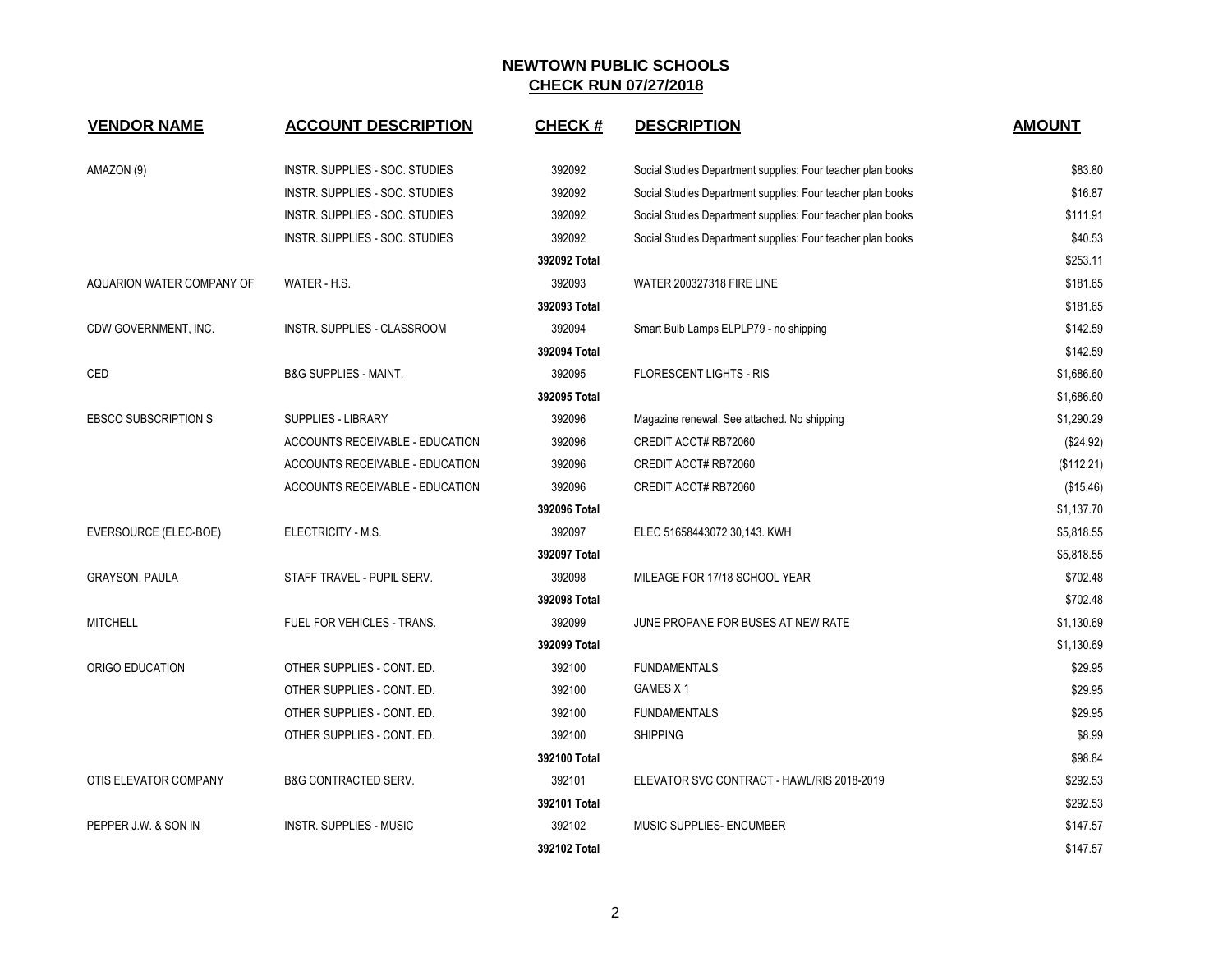| <b>VENDOR NAME</b>               | <b>ACCOUNT DESCRIPTION</b>     | <b>CHECK#</b> | <b>DESCRIPTION</b>                                                                | <b>AMOUNT</b> |
|----------------------------------|--------------------------------|---------------|-----------------------------------------------------------------------------------|---------------|
| <b>RDPAGENCY</b>                 | CONTRACTED SERV. - SP/HEAR.    | 392103        | SPANISH TELEPHONIC INTERPRETER SERV.                                              | \$90.00       |
|                                  |                                | 392103 Total  |                                                                                   | \$90.00       |
| SOLTERRA ACADEMY                 | TUITION - OUT-OF-DISTRICT      | 392104        | TUITION - OUT-OF-DISTRICT                                                         | \$3,806.00    |
|                                  | TUITION - OUT-OF-DISTRICT      | 392104        | TUITION - OUT-OF-DISTRICT                                                         | \$1,760.00    |
|                                  |                                | 392104 Total  |                                                                                   | \$5,566.00    |
| US GAMES                         | INSTR. SUPPLIES - P.E.         | 392105        | Hoops, bases, football, soccer ball,                                              | \$301.81      |
|                                  |                                | 392105 Total  |                                                                                   | \$301.81      |
| <b>ACCURATE OFFICE MACHINES,</b> | REPAIRS - BUS. SERV.           | 392106        | SERV CALL KEY LOCK ASSY.                                                          | \$168.17      |
|                                  |                                | 392106 Total  |                                                                                   | \$168.17      |
| ALA                              | MEMBERSHIPS - LIBRARY          | 392107        | One year, first year, personal regular membership dues to American Library Associ | \$69.00       |
|                                  | MEMBERSHIPS - LIBRARY          | 392107        | One year, regular, division membership to American Association of School Libraria | \$50.00       |
|                                  |                                | 392107 Total  |                                                                                   | \$119.00      |
| AMAZON (10)                      | SUPPLIES - LIBRARY             | 392108        | Assortedd books. See attached. No shipping                                        | \$53.90       |
|                                  | <b>SUPPLIES - LIBRARY</b>      | 392108        | Assortedd books. See attached. No shipping                                        | \$15.94       |
|                                  | <b>SUPPLIES - LIBRARY</b>      | 392108        | Assortedd books. See attached. No shipping                                        | \$17.03       |
|                                  | <b>SUPPLIES - LIBRARY</b>      | 392108        | Assortedd books. See attached. No shipping                                        | \$718.07      |
|                                  | <b>SUPPLIES - LIBRARY</b>      | 392108        | Assortedd books. See attached. No shipping                                        | \$13.28       |
|                                  | SUPPLIES - LIBRARY             | 392108        | Assortedd books. See attached. No shipping                                        | \$20.98       |
|                                  |                                | 392108 Total  |                                                                                   | \$839.20      |
| AMAZON (12)                      | INSTR. SUPPLIES - SOC. STUDIES | 392109        | Book, Shhh! Were rewriting the Constitution for classroom use                     | \$64.32       |
|                                  | INSTR. SUPPLIES - READING      | 392109        | Book: Engaging Children: Igniting a drive for Deeper Learning                     | \$95.64       |
|                                  | INSTR. SUPPLIES - COMPUTER ED. | 392109        | Assorted items for use in classrooms.                                             | \$29.66       |
|                                  | INSTR. SUPPLIES - COMPUTER ED. | 392109        | Assorted items for use in classrooms                                              | \$959.22      |
|                                  | INSTR. SUPPLIES - CLASSROOM    | 392109        | For assorted items ie: bulletin boards, magazine holders                          | \$60.42       |
|                                  | INSTR. SUPPLIES - CLASSROOM    | 392109        | For assorted items ie: bulletin boards, magazine holders                          | \$166.96      |
|                                  | INSTR. SUPPLIES - CLASSROOM    | 392109        | For assorted items ie: bulletin boards, magazine holders                          | \$9.87        |
|                                  | INSTR. SUPPLIES - CLASSROOM    | 392109        | For assorted items ie: bulletin boards, magazine holders                          | \$120.00      |
|                                  | INSTR. SUPPLIES - CLASSROOM    | 392109        | For assorted items ie: bulletin boards, magazine holders                          | \$166.40      |
|                                  | INSTR. SUPPLIES - CLASSROOM    | 392109        | For assorted items ie: bulletin boards, magazine holders                          | \$4.98        |
|                                  | INSTR. SUPPLIES - CLASSROOM    | 392109        | For assorted items ie: bulletin boards, magazine holders                          | \$19.98       |
|                                  | INSTR. SUPPLIES - CLASSROOM    | 392109        | For assorted items ie: bulletin boards, magazine holders                          | \$29.92       |
|                                  | INSTR. SUPPLIES - CLASSROOM    | 392109        | For assorted items ie: bulletin boards, magazine holders                          | \$83.20       |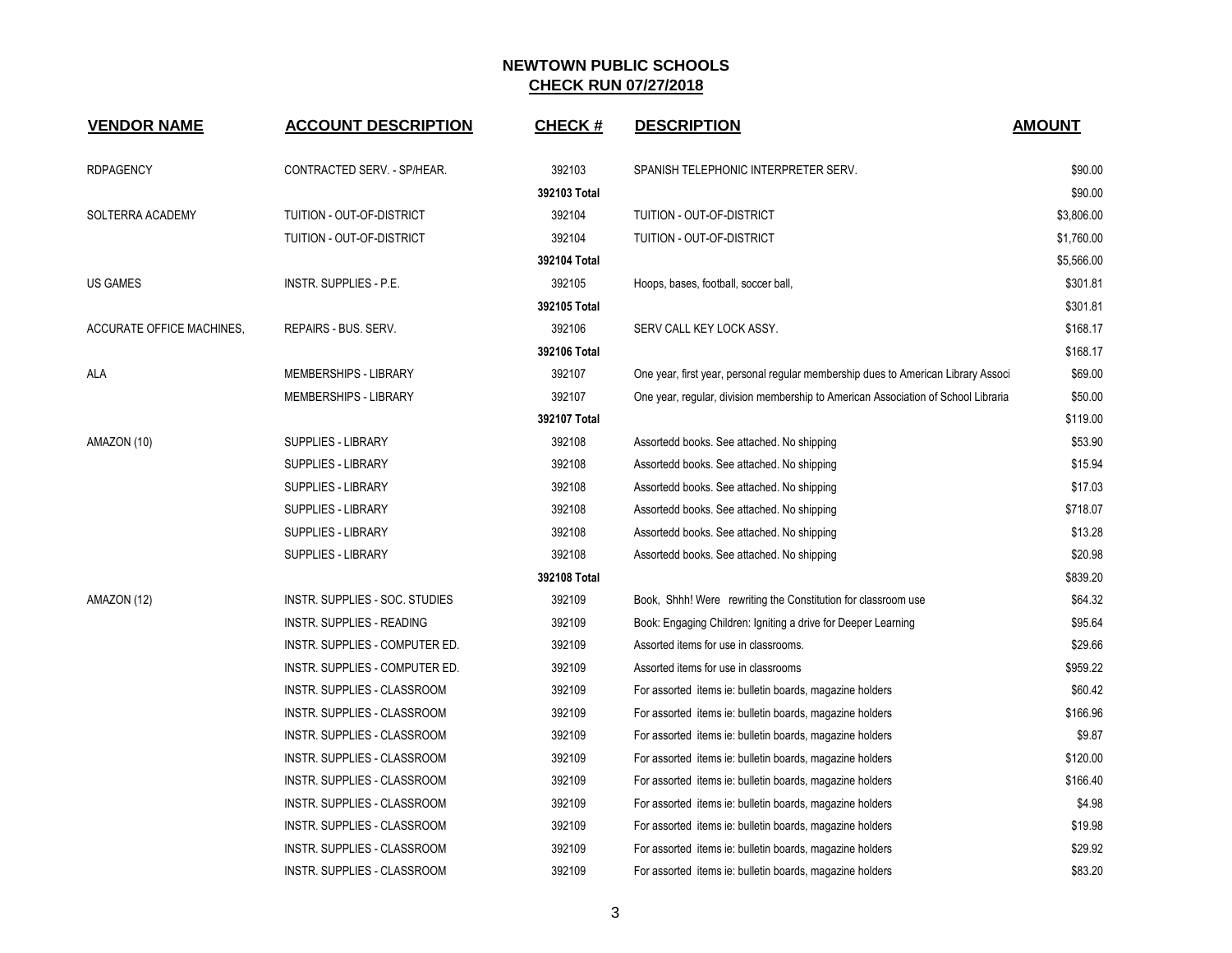| <b>VENDOR NAME</b>                | <b>ACCOUNT DESCRIPTION</b>       | <b>CHECK#</b> | <b>DESCRIPTION</b>                                                            | <b>AMOUNT</b> |
|-----------------------------------|----------------------------------|---------------|-------------------------------------------------------------------------------|---------------|
| AMAZON (12)                       | INSTR. SUPPLIES - CLASSROOM      | 392109        | For assorted items ie: bulletin boards, magazine holders                      | \$40.10       |
|                                   | <b>INSTR. SUPPLIES - READING</b> | 392109        | Headphones and book, Zane and The Hurricane, a Story of Katrina               | \$57.95       |
|                                   | <b>INSTR. SUPPLIES - READING</b> | 392109        | Headphones and book, Zane and The Hurricane, a Story of Katrina               | \$111.80      |
|                                   | REPAIRS - PROJ. ADV.             | 392109        | Dynamic Rope and replacement balls. Free shipping                             | \$17.48       |
|                                   |                                  | 392109 Total  |                                                                               | \$2,037.90    |
| AMAZON (13)                       | INSTR. SUPPLIES - CLASSROOM      | 392110        | Pendaflex Jackets - 2nd Grade - No Shipping                                   | \$125.86      |
|                                   |                                  | 392110 Total  |                                                                               | \$125.86      |
| AMAZON (9)                        | INSTR. SUPPLIES - CLASSROOM      | 392111        | WIRELESS KEYBOARD AND MOUSE                                                   | \$47.98       |
|                                   | INSTR. SUPPLIES - CLASSROOM      | 392111        | DUAL MONITOR STAND                                                            | \$81.97       |
|                                   |                                  | 392111 Total  |                                                                               | \$129.95      |
| ASCD                              | MEMBERSHIPS - CLASSROOM          | 392112        | Annual Membership Renewal - Kristine Feda Member ID 000002448955              | \$39.00       |
|                                   |                                  | 392112 Total  |                                                                               | \$39.00       |
| BARNES & NOBLE INC.               | <b>INSTR. SUPPLIES - SPORTS</b>  | 392113        | Ref #800081 (30) Copies of Power of a Positive Team-Jon Gordon for NHS Head ( | \$562.50      |
|                                   |                                  | 392113 Total  |                                                                               | \$562.50      |
| <b>BLICK ART MATERIALS</b>        | INSTR. SUPPLIES - CLASSROOM      | 392114        | Elmers Glue sticks, pack of 60 Item 23869-1060. Free ship                     | \$212.50      |
|                                   |                                  | 392114 Total  |                                                                               | \$212.50      |
| BLUE TORCH NETWORK SOLUTION       | CONTRACTED SERV. - INFO. TECH.   | 392115        | School Desk 7 School Sites, Total Content Management ADA Compliance           | \$7,912.50    |
|                                   |                                  | 392115 Total  |                                                                               | \$7,912.50    |
| <b>CAREER CRUISING</b>            | CONTRACTED SERV. - GUIDANCE      | 392116        | CAREER CRUISING K12-18-19                                                     | \$695.00      |
|                                   |                                  | 392116 Total  |                                                                               | \$695.00      |
| <b>CARR</b>                       | MEMBERSHIPS - CLASSROOM          | 392117        | Annual Membership - Cynthia McArthur- Membership Form Attached                | \$35.00       |
|                                   |                                  | 392117 Total  |                                                                               | \$35.00       |
| CHARTER COMMUNICATION             | INSTR. SUPPLIES - TECH ED.       | 392118        | <b>CABLE TV</b>                                                               | \$7.37        |
|                                   |                                  | 392118 Total  |                                                                               | \$7.37        |
| <b>COLLECTIVE SYSTEMS</b>         | B. & G. IMPROVE - M.S.           | 392119        | AUDITORIUM SOUND SYSTEM - NMS                                                 | \$9,405.00    |
|                                   |                                  | 392119 Total  |                                                                               | \$9,405.00    |
| <b>CONN LIBRARY CONSORT</b>       | CONTRACTED SERV. - LIBRARY       | 392120        | Subscription for Scholastic BookFlix Online, 8/1/18 - 6/30/19                 | \$588.13      |
|                                   |                                  | 392120 Total  |                                                                               | \$588.13      |
| <b>CONNECTICUT PEST ELIMINATE</b> | <b>B&amp;G CONTRACTED SERV.</b>  | 392121        | MONTHLY PEST CONTROL - ALL SCHOOLS (2018-2019)                                | \$900.00      |
|                                   | <b>B&amp;G CONTRACTED SERV.</b>  | 392121        | MONTHLY PEST CONTROL - ALL SCHOOLS (2018-2019)                                | \$150.00      |
|                                   | <b>B&amp;G CONTRACTED SERV.</b>  | 392121        | MONTHLY PEST CONTROL - ALL SCHOOLS (2018-2019)                                | \$350.00      |
|                                   | <b>B&amp;G CONTRACTED SERV.</b>  | 392121        | SPOT TERMITE TREATMENT - MG                                                   | \$1,600.00    |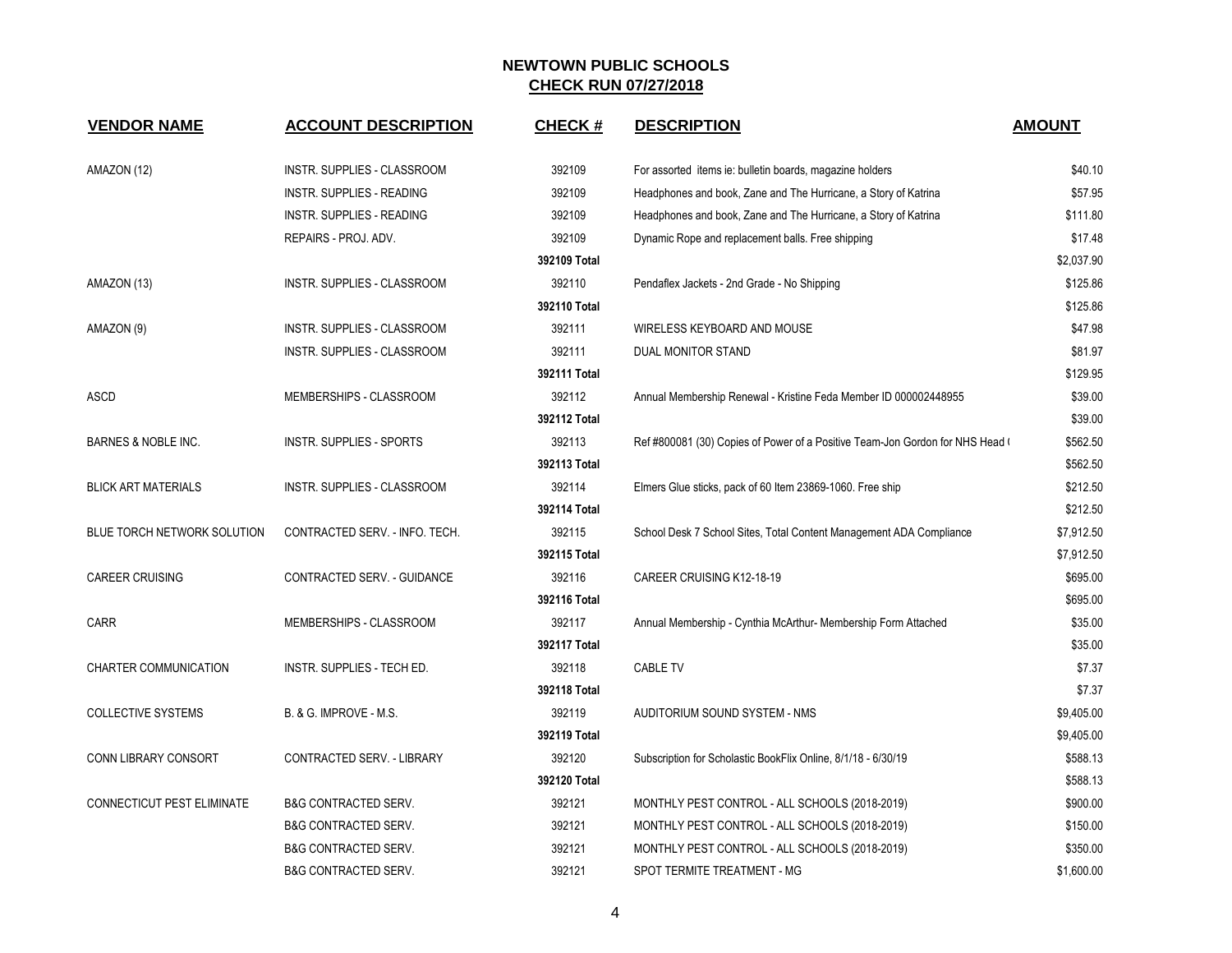| <b>VENDOR NAME</b>             | <b>ACCOUNT DESCRIPTION</b>          | <b>CHECK#</b> | <b>DESCRIPTION</b>                                                        | <b>AMOUNT</b> |
|--------------------------------|-------------------------------------|---------------|---------------------------------------------------------------------------|---------------|
|                                |                                     | 392121 Total  |                                                                           | \$3,000.00    |
| CONNECTICUT TICK CONTROL       | B&G CONTRACTED SERV.                | 392122        | TICK CONTROL - SUMMER BAIT BOXES / FALL SPRAYING - 2018-2019              | \$6,515.00    |
|                                |                                     | 392122 Total  |                                                                           | \$6,515.00    |
| <b>CONTINENTAL PRESS INC.</b>  | INSTR. SUPPLIES - CLASSROOM         | 392123        | Teacher Plan book, 7-WC Plan Book, K-12                                   | \$68.64       |
|                                | INSTR. SUPPLIES - CLASSROOM         | 392123        | shipping                                                                  | \$8.95        |
|                                | INSTR. SUPPLIES - CLASSROOM         | 392123        | When a Child Reads K-2 - 20-pack                                          | \$98.85       |
|                                | INSTR. SUPPLIES - CLASSROOM         | 392123        | When a Child Writes - K-2 - 20-pack                                       | \$98.85       |
|                                | INSTR. SUPPLIES - CLASSROOM         | 392123        | shipping                                                                  | \$23.72       |
|                                |                                     | 392123 Total  |                                                                           | \$299.01      |
| <b>DECKWORKS LLC</b>           | B. & G. IMPROVE - RIS.              | 392124        | <b>REPAINT CLASSROOMS - RIS</b>                                           | \$25,000.00   |
|                                |                                     | 392124 Total  |                                                                           | \$25,000.00   |
| <b>DISCOVERY EDUCATION</b>     | INSTR. SUPPLIES - COMPUTER ED.      | 392125        | License renewal                                                           | \$800.00      |
|                                | INSTR. SUPPLIES - SCIENCE           | 392125        | Science portion for license                                               | \$800.00      |
|                                |                                     | 392125 Total  |                                                                           | \$1,600.00    |
| <b>DUDE SOLUTIONS</b>          | <b>B&amp;G CONTRACTED SERV.</b>     | 392126        | MAINTENANCE DIRECT 2018/19                                                | \$5,427.71    |
|                                |                                     | 392126 Total  |                                                                           | \$5,427.71    |
| <b>EASTERN WATER SOLUTIONS</b> | <b>B&amp;G CONTRACTED SERV.</b>     | 392127        | CERTIFIED WATER OPERATOR AGREEMENT - 2018-2019                            | \$2,558.00    |
|                                |                                     | 392127 Total  |                                                                           | \$2,558.00    |
| <b>EBSCO SUBSCRIPTION S</b>    | CONTRACTED SERV. - LIBRARY          | 392128        | Magazine Subscriptions - Acct # RB-F-72060-00                             | \$181.50      |
|                                |                                     | 392128 Total  |                                                                           | \$181.50      |
| <b>EDADVANCE</b>               | TUITION - OUT-OF-DISTRICT           | 392129        | TUITION - OUT-OF-DISTRICT                                                 | \$412.50      |
|                                | TUITION - OUT-OF-DISTRICT           | 392129        | TUITION - OUT-OF-DISTRICT                                                 | \$4,560.00    |
|                                | TUITION - OUT-OF-DISTRICT           | 392129        | TUITION - OUT-OF-DISTRICT                                                 | \$4,560.00    |
|                                | TUITION - OUT-OF-DISTRICT           | 392129        | TUITION - OUT-OF-DISTRICT                                                 | \$2,192.03    |
|                                |                                     | 392129 Total  |                                                                           | \$11,724.53   |
| ERIC ARMIN INC.                | INSTR. SUPPLIES - CLASSROOM         | 392130        | Math/Science supplies, see attached, discount is the State of CT contract | \$583.89      |
|                                |                                     | 392130 Total  |                                                                           | \$583.89      |
| <b>FLAGHOUSE</b>               | INSTR. SUPPLIES - PROJECT ADVENTURE | 392131        | 11 mm Maxim Dynamic Rope 160 ft. Item 71205                               | \$184.00      |
|                                | INSTR. SUPPLIES - PROJECT ADVENTURE | 392131        | Universal Harness, size standard, Item 71128                              | \$550.00      |
|                                | INSTR. SUPPLIES - PROJECT ADVENTURE | 392131        | Polyester haul cord, 700 ft. Item 71227                                   | \$58.00       |
|                                | INSTR. SUPPLIES - PROJECT ADVENTURE | 392131        | Ship charge                                                               | \$42.00       |
|                                |                                     | 392131 Total  |                                                                           | \$834.00      |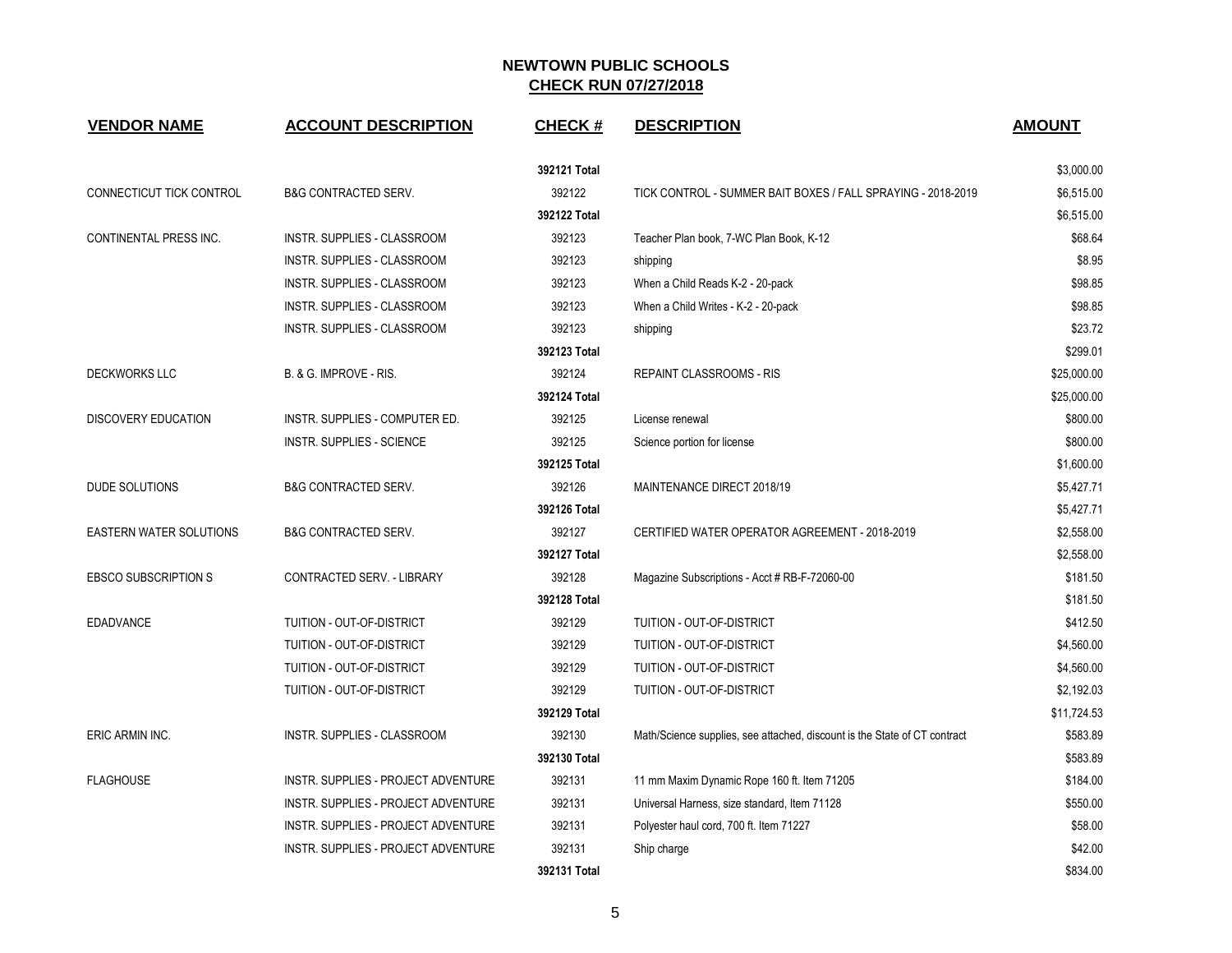| <b>VENDOR NAME</b>              | <b>ACCOUNT DESCRIPTION</b>          | <b>CHECK#</b> | <b>DESCRIPTION</b>                                         | <b>AMOUNT</b> |
|---------------------------------|-------------------------------------|---------------|------------------------------------------------------------|---------------|
| <b>FROG PUBLICATIONS</b>        | INSTR. SUPPLIES - CLASSROOM         | 392132        | FP-810 Math Power Set Level A - No Shipping                | \$99.00       |
|                                 |                                     | 392132 Total  |                                                            | \$99.00       |
| <b>GARLAND/DBS INC.</b>         | CAPITAL OUTLAY-HAWLEY SCHOOL ROOF   | 392133        | BID 1 ROOFING HAW (86819)                                  | \$286,299.00  |
|                                 |                                     | 392133 Total  |                                                            | \$286,299.00  |
| <b>GENESIS INC.</b>             | INSTR. SUPPLIES - CLASSROOM         | 392134        | 1.5 Owl Pellets - Item BOP                                 | \$43.75       |
|                                 | INSTR. SUPPLIES - CLASSROOM         | 392134        | Shipping                                                   | \$9.35        |
|                                 |                                     | 392134 Total  |                                                            | \$53.10       |
| <b>GLOBAL MECHANICAL LLC</b>    | <b>B&amp;G CONTRACTED SERV.</b>     | 392135        | HVAC PREV MAINT CONTRACT - HOM (BILLED QTRLY)              | \$6,875.00    |
|                                 | <b>B&amp;G CONTRACTED SERV.</b>     | 392135        | HVAC PREV MAINT CONTRACT - NHS (BILLED QTRLY)              | \$27,125.00   |
|                                 |                                     | 392135 Total  |                                                            | \$34,000.00   |
| GOMBOS, KATHLEEN                | STAFF TRAVEL - STAFF DEVELOP.       | 392136        | NAESP CONF. JULY 7-11                                      | \$1,323.49    |
|                                 |                                     | 392136 Total  |                                                            | \$1,323.49    |
| <b>GREEN, ERIN</b>              | TEACHERS - SUMMER PROGRAMS          | 392137        | SUMMER SCHOOL SERV                                         | \$2,868.75    |
|                                 |                                     | 392137 Total  |                                                            | \$2,868.75    |
| <b>HAT CITY PAPER &amp; SUP</b> | <b>B&amp;G SUPPLIES - CUSTODIAL</b> | 392138        | ITEMS PER QUOTE #1730 DATED 6/29/18                        | \$2,922.80    |
|                                 | <b>B&amp;G SUPPLIES - CUSTODIAL</b> | 392138        | ITEMS PER QUOTE #1730 DATED 6/29/18                        | \$2,019.60    |
|                                 |                                     | 392138 Total  |                                                            | \$4,942.40    |
| <b>HEINEMANN</b>                | INSTR. SUPPLIES - CLASSROOM         | 392139        | Student Portfolio Bags (pack of 4) Item# 978-0-325-04635-8 | \$82.50       |
|                                 | INSTR. SUPPLIES - CLASSROOM         | 392139        | Take Home Bags (set of 6) Item# 978-0-325-2111-9           | \$114.00      |
|                                 | INSTR. SUPPLIES - CLASSROOM         | 392139        | Calculator/Stop Watch for LLI-Item#978-0-325-01385-5       | \$55.00       |
|                                 | INSTR. SUPPLIES - CLASSROOM         | 392139        | Alphabet Linking Chart - item#978-0-325-08909-6            | \$10.50       |
|                                 | INSTR. SUPPLIES - CLASSROOM         | 392139        | Shipping                                                   | \$26.20       |
|                                 |                                     | 392139 Total  |                                                            | \$288.20      |
| HUSSEY SEATING COMPANY          | <b>REPAIRS - SPORTS</b>             | 392140        | Main Gym volleyball stanchion repair with additions.       | \$6,000.00    |
|                                 |                                     | 392140 Total  |                                                            | \$6,000.00    |
| <b>ILLUMINATE EDUCATION</b>     | CONTRACTED SERV. - INFO. TECH.      | 392141        | Annual Base Fee 2018/2019                                  | \$1,500.00    |
|                                 | CONTRACTED SERV. - INFO. TECH.      | 392141        | State Sate * Local Data for 2018-2019                      | \$29,086.20   |
|                                 |                                     | 392141 Total  |                                                            | \$30,586.20   |
| IMTI                            | STAFF TRAIN. - B&G ADMIN.           | 392142        | ELECTRICAL UPDATE CLASS FOR STATE LICENSE                  | \$98.00       |
|                                 |                                     | 392142 Total  |                                                            | \$98.00       |
| <b>JUNIOR LIBRARY GUILD</b>     | CONTRACTED SERV. - LIBRARY          | 392143        | Annual Subscription Order 2041895                          | \$3,122.80    |
|                                 |                                     | 392143 Total  |                                                            | \$3,122.80    |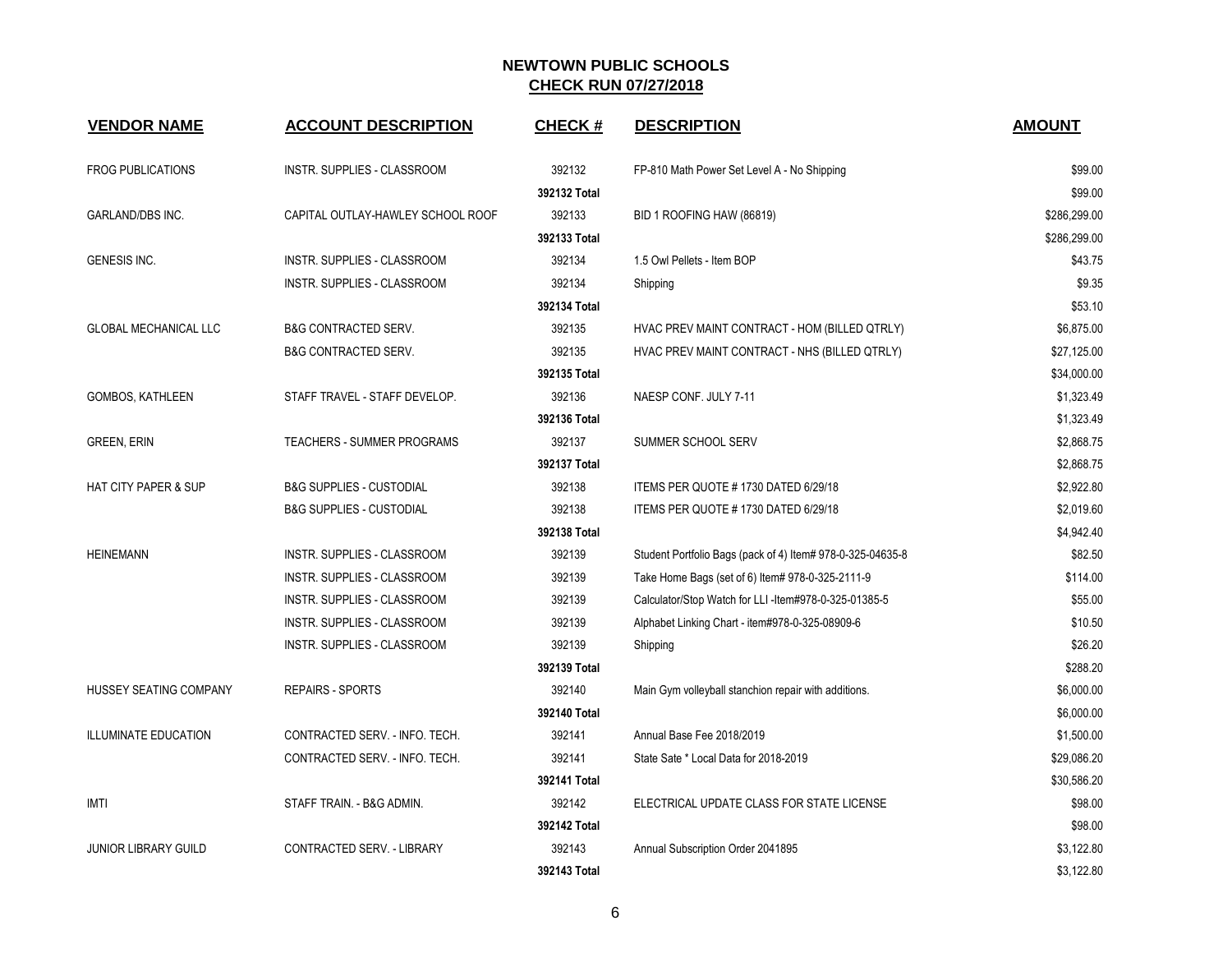| <b>VENDOR NAME</b>       | <b>ACCOUNT DESCRIPTION</b>       | <b>CHECK#</b> | <b>DESCRIPTION</b>                                             | <b>AMOUNT</b> |
|--------------------------|----------------------------------|---------------|----------------------------------------------------------------|---------------|
| LARSON, KRISTIN JENNIFER | OFF. SUPPLIES - BUS. SERV.       | 392144        | <b>GRANT WATCH SUBSECTION SERVICE</b>                          | \$199.00      |
|                          |                                  | 392144 Total  |                                                                | \$199.00      |
| <b>LEARNING A-Z</b>      | CONTRACTED SERV. - LIBRARY       | 392145        | Annual Subscription                                            | \$1,999.00    |
|                          |                                  | 392145 Total  |                                                                | \$1,999.00    |
| MARKERBOARD PEOPLE,      | INSTR. SUPPLIES - CLASSROOM      | 392146        | RLP0912-2x dry erase boards, double sided, set of 30           | \$112.50      |
|                          |                                  | 392146 Total  |                                                                | \$112.50      |
| MASON W.B. INC.          | INSTR. SUPPLIES - SP. ED. PREK-8 | 392147        | PRESCHOOL SUPPLIES                                             | \$87.25       |
|                          | INSTR. SUPPLIES - SP. ED. PREK-8 | 392147        | PRESCHOOL SUPPLIES                                             | \$1,967.38    |
|                          | INSTR. SUPPLIES - CLASSROOM      | 392147        | Grade 1/Kathy Leja                                             | \$67.31       |
|                          | OFF. SUPPLIES - BUS. SERV.       | 392147        | SUPPLIES 2018/19                                               | \$66.96       |
|                          | INSTR. SUPPLIES - SP. ED. PREK-8 | 392147        | SUPPLIES FOR BCBA                                              | \$297.99      |
|                          | INSTR. SUPPLIES - SP. ED. H.S.   | 392147        | <b>HIGH SCHOOL SUPPLIES</b>                                    | \$17.29       |
|                          | INSTR. SUPPLIES - SP. ED. H.S.   | 392147        | <b>HIGH SCHOOL SUPPLIES</b>                                    | \$187.83      |
|                          | INSTR. SUPPLIES - SP. ED. PREK-8 | 392147        | SUPPLIES FOR PAL PROGRAM MIDDLE GATE SCHOOL                    | \$862.90      |
|                          | INSTR. SUPPLIES - SP. ED. PREK-8 | 392147        | <b>BCBA</b>                                                    | \$94.98       |
|                          | INSTR. SUPPLIES - SP. ED. PREK-8 | 392147        | <b>BCBA</b>                                                    | (\$19.08)     |
|                          | INSTR. SUPPLIES - CLASSROOM      | 392147        | DESK TRASH CAN AND RECYCLE TRASH CAN                           | \$37.56       |
|                          | INSTR. SUPPLIES - CLASSROOM      | 392147        | White copy paper and tissues 2018-2019                         | \$379.16      |
|                          | INSTR. SUPPLIES - CLASSROOM      | 392147        | White copy paper and tissues 2018-2019                         | \$1,243.50    |
|                          | OFF. SUPPLIES - BUS. SERV.       | 392147        | <b>SUPPLIES 2017/18</b>                                        | (\$9.79)      |
|                          |                                  | 392147 Total  |                                                                | \$5,281.24    |
| MCGRAW-HILL COMPANIE     | INSTR. SUPPLIES - SP. ED. PREK-8 | 392148        | PLEASE SEE ATTACHED LIST OFR READING MASTERY READING           | \$963.99      |
|                          | INSTR. SUPPLIES - SP. ED. PREK-8 | 392148        | <b>SHIPPING</b>                                                | \$77.12       |
|                          |                                  | 392148 Total  |                                                                | \$1,041.11    |
| <b>MOEMS</b>             | MEMBERSHIPS - CLASSROOM          | 392149        | Math Olympiads Renewal                                         | \$109.00      |
|                          |                                  | 392149 Total  |                                                                | \$109.00      |
|                          | MEMBERSHIPS - CLASSROOM          | 392150        | Standard Olympiad Team Membership                              | \$109.00      |
|                          |                                  | 392150 Total  |                                                                | \$109.00      |
| <b>NCS PEARSON INC.</b>  | INSTR. SUPPLIES - PSYCH.         | 392151        | SEE ATTACHED LIST BYI-2, WIAT 111, MASC, WISC-V, BASC3, CASL-2 | \$1,981.95    |
|                          | INSTR. SUPPLIES - PSYCH.         | 392151        | <b>SHIPPING</b>                                                | \$99.12       |
|                          |                                  | 392151 Total  |                                                                | \$2,081.07    |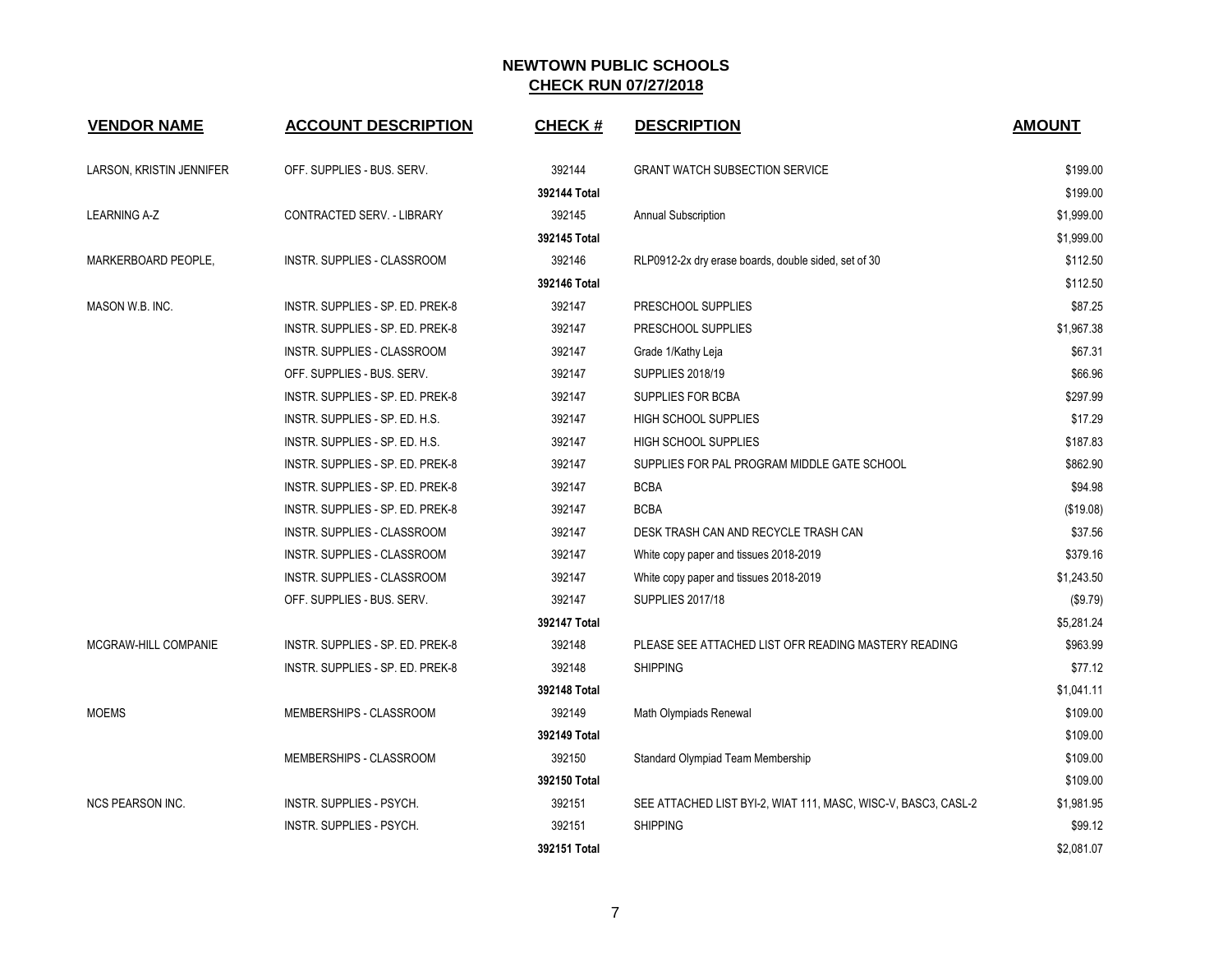| <b>VENDOR NAME</b>          | <b>ACCOUNT DESCRIPTION</b>          | <b>CHECK#</b> | <b>DESCRIPTION</b>                                                     | <b>AMOUNT</b> |
|-----------------------------|-------------------------------------|---------------|------------------------------------------------------------------------|---------------|
| <b>NCSM</b>                 | MEMBERSHIPS - CLASSROOM             | 392152        | Annual Electronic Membership Renewal                                   | \$70.00       |
|                             |                                     | 392152 Total  |                                                                        | \$70.00       |
| <b>NCTM</b>                 | MEMBERSHIPS - CLASSROOM             | 392153        | Annual Membership                                                      | \$89.00       |
|                             |                                     | 392153 Total  |                                                                        | \$89.00       |
|                             | MEMBERSHIPS - CLASSROOM             | 392154        | Individual Essential Membership renewal                                | \$89.00       |
|                             |                                     | 392154 Total  |                                                                        | \$89.00       |
| <b>NSTA MEMBER SERVICES</b> | MEMBERSHIPS - CLASSROOM             | 392155        | Annual Membership Renewal - Kristine Feda ID 1229783                   | \$79.00       |
|                             |                                     | 392155 Total  |                                                                        | \$79.00       |
| POSTMASTER - NEWTOWN        | POSTAGE - ADMIN.                    | 392156        | Rolls of 100 \$0.50 FOREVER STAMPS, SKU #749704, No S/H                | \$250.00      |
|                             |                                     | 392156 Total  |                                                                        | \$250.00      |
| POWERSCHOOL GROUP LLC       | CONTRACTED SERV. - INFO. TECH.      | 392157        | PROJECT MANAGEMENT OWNERSHIP                                           | \$4,100.00    |
|                             | TECH. SOFTWARE - INFO. TECH.        | 392157        | MIGRATION OF PHOENIX ACCOUNTING SYSTEM                                 | \$26,725.00   |
|                             | PROF. SERV. - BUS. SERV             | 392157        | ACCOUNTING MANAGEMENT CONVERSION & TRAINING                            | \$13,000.00   |
|                             |                                     | 392157 Total  |                                                                        | \$43,825.00   |
| PROFESSIONAL SOFTWARE FOR   | CONTRACTED SERV. - INFO. TECH.      | 392158        | Annual Support & Program updates for SNAP Health Center                | \$4,755.75    |
|                             | CONTRACTED SERV. - INFO. TECH.      | 392158        | SNAP Health Center Subscribe 1 module - HER Software user License      | \$360.00      |
|                             | CONTRACTED SERV. - INFO. TECH.      | 392158        | SNAP Health portal - portal access for parents & staff for August 2018 | \$157.00      |
|                             |                                     | 392158 Total  |                                                                        | \$5,272.75    |
| PROJECT ADVENTURE 2         | REPAIRS - PROJ. ADV.                | 392159        | CHALLENGE COURSE INSPECTION                                            | \$416.28      |
|                             | STAFF TRAVEL - PROJ. ADV.           | 392159        | <b>TRAVEL ALLOWANCE</b>                                                | \$1,846.80    |
|                             | INSTR. SUPPLIES - PROJECT ADVENTURE | 392159        | PLANNING DESIGN & OTHER SERVICES ALLOWANCE                             | \$250.00      |
|                             |                                     | 392159 Total  |                                                                        | \$2,513.08    |
|                             | REPAIRS - P.E.                      | 392160        | <b>CHALLENGE COURSE INSPECTION</b>                                     | \$1,550.00    |
|                             |                                     | 392160 Total  |                                                                        | \$1,550.00    |
| REALLY GOOD STUFF INC.      | INSTR. SUPPLIES - CLASSROOM         | 392161        | Grade Level LAC Supplies - 15% off plus Free Shipping                  | \$695.16      |
|                             | INSTR. SUPPLIES - CLASSROOM         | 392161        | Grade Level Math Supplies - Less 15% & free shipping Coupon            | \$417.90      |
|                             | OTHER SUPPLIES - STAFF DEVELOP.     | 392161        | MG (87876)                                                             | \$19.95       |
|                             |                                     | 392161 Total  |                                                                        | \$1,133.01    |
| SCHOOL DATEBOOKS INC.       | PRINTING - ADMIN.                   | 392162        | <b>STUDENT HANDBOOKS</b>                                               | \$2,396.16    |
|                             | PRINTING - ADMIN.                   | 392162        | <b>SHIPPING</b>                                                        | \$287.54      |
|                             |                                     | 392162 Total  |                                                                        | \$2.683.70    |